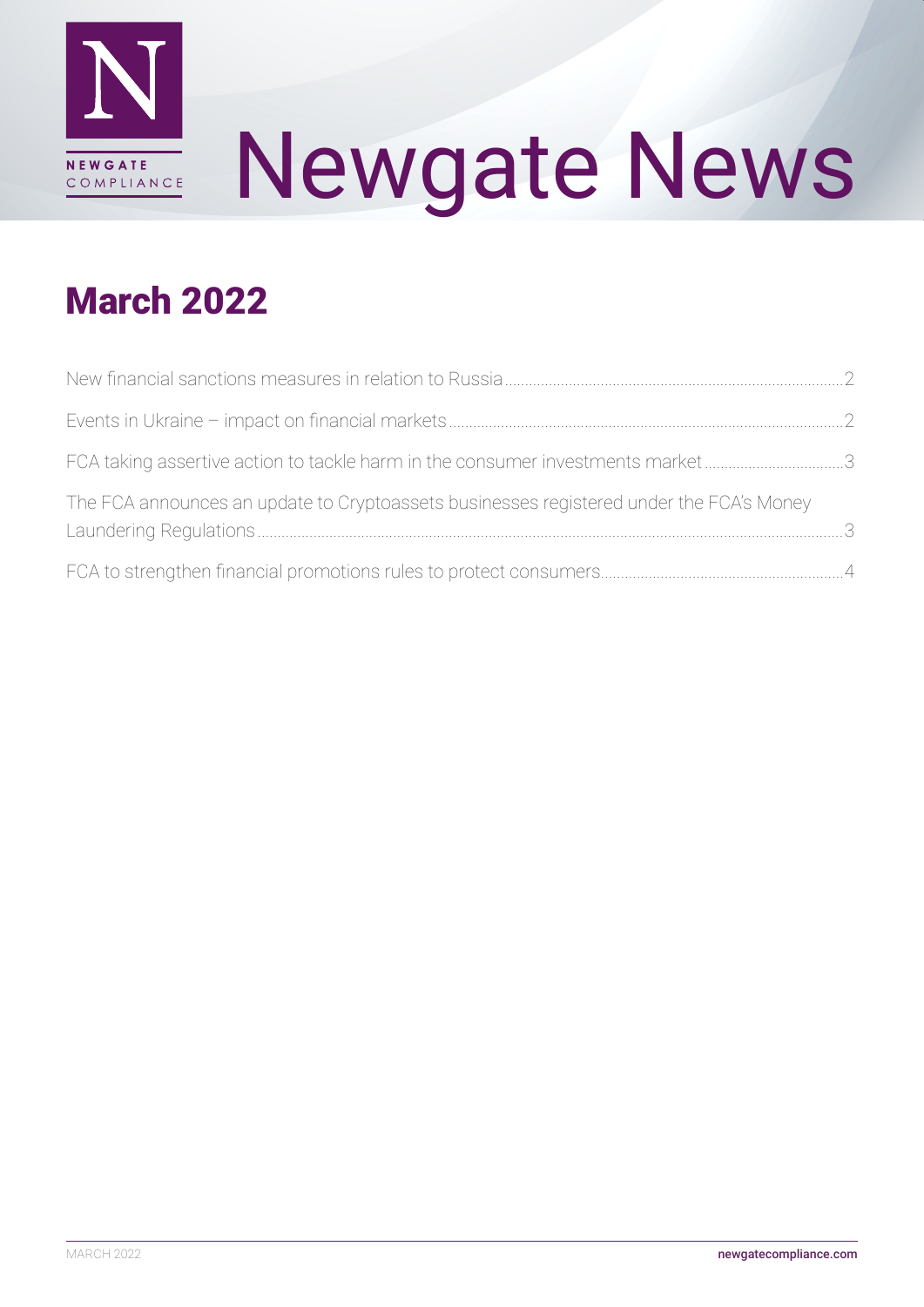<span id="page-1-0"></span>

### New financial sanctions measures in relation to Russia

Due to the ongoing conflict in Ukraine, governments including the UK, the US and EU states have been implementing progressively more stringent sanctions against Russian individuals and businesses. Current sanctions include excluding certain Russian banks from the SWIFT messaging system and seizing property of certain individuals who are linked to the Russian Government.

Newgate's advice: Firms must comply with applicable sanctions laws and ensure they monitor developments carefully. We recommend firms implement and/or update their Sanctions Policy and roll out Sanctions training for all Staff. Contact your Newgate consultant for a Sanctions policy and how you can access our Sanctions training.

**E** [Read more](https://www.fca.org.uk/news/statements/new-financial-sanctions-measures-relation-russia)

### Events in Ukraine – impact on financial markets

The events in Ukraine, and the wide range of financial sanctions imposed in response on Russia, Russian individuals and Russian business by numerous jurisdictions worldwide will have multiple impact on companies with securities admitted to UK markets, the FCA has said.

The FCA has reminded issuers of securities admitted to UK trading venues of their disclosure obligations under the UK Market Abuse Regime (MAR).

Newgate's advice: Firms need to have a robust Market Abuse framework in place. Contact your Newgate consultant for advice.

#### **E** [Read more](https://www.fca.org.uk/news/statements/events-ukraine-impact-financial-markets)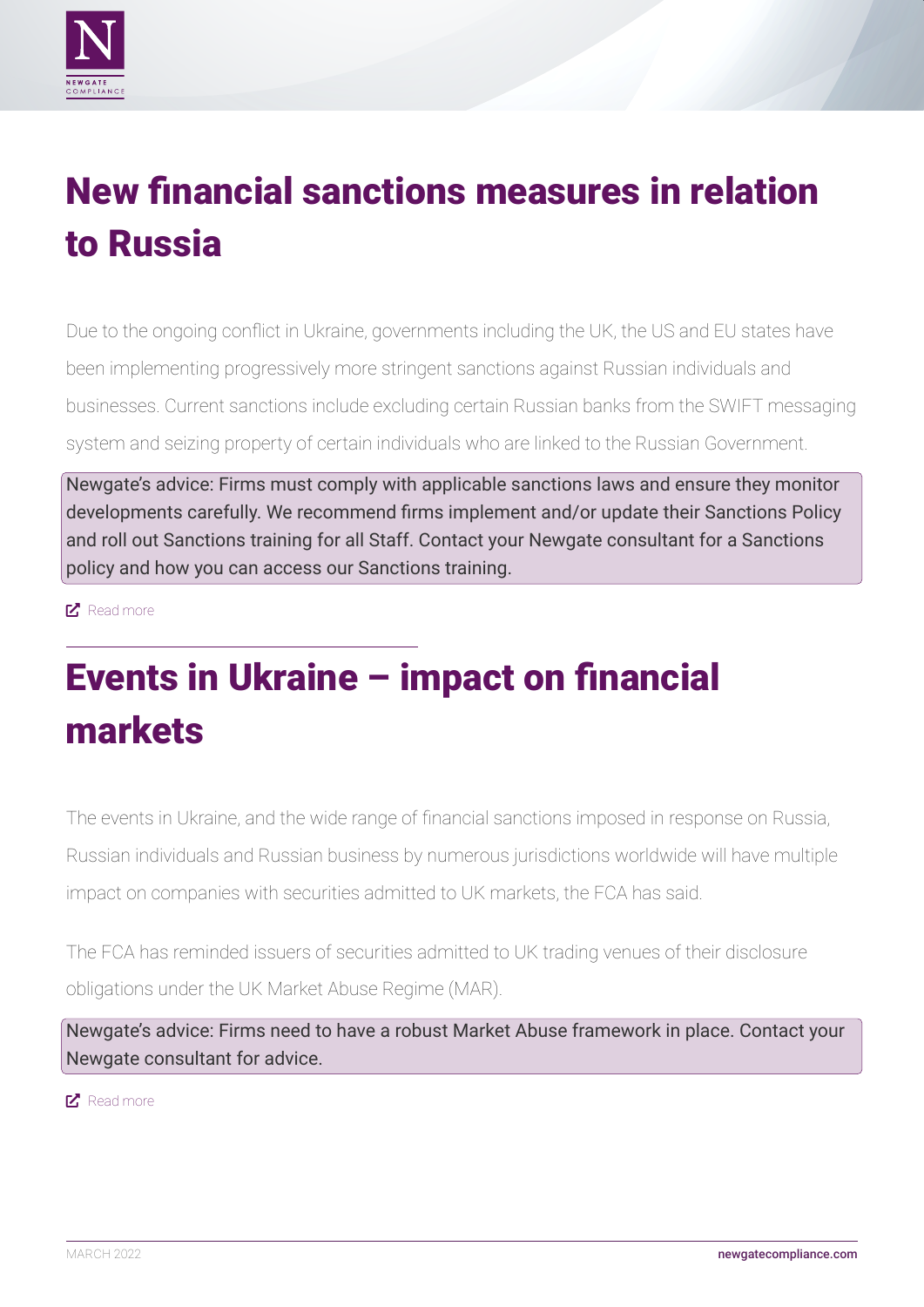<span id="page-2-0"></span>

### FCA taking assertive action to tackle harm in the consumer investments market

Between April and September last year, the FCA received 16,400 enquires about possible scams, up nearly a third from the same period in 2020. The top types of scams being reported to the FCA included cryptoasset, boiler room and recovery room scams. As a result, the FCA is taking action to tackle harm in the consumer investments market.

The FCA is urging consumers to learn more about **[InvestSmart](https://www.fca.org.uk/investsmart)** and **[ScamSmart](https://www.fca.org.uk/scamsmart)**. These tools provide consumers who are new to investing with information to help them make better investment decisions. These tools also allow users to find out more about the risks associated with an investment and view a list of firms the FCA are aware of that are operating without appropriate authorisation.

**E**. [Read more](https://www.fca.org.uk/news/press-releases/fca-taking-assertive-action-tackle-harm-consumer-investments-market)

## The FCA announces an update to Cryptoassets businesses registered under the FCA's Money Laundering Regulations

The FCA has noted it will take steps to suspend or cancel the registration of cyptoasset businesses that are registered under the FCA's Money Laundering Regulation (MLR), if it is not satisfied that the firm, or its beneficial owner is fit and proper. The FCA has made clear that MLRs do not include any provisions that allow the FCA to assess the fitness and propriety of beneficial owners or changes in control before a transaction is completed.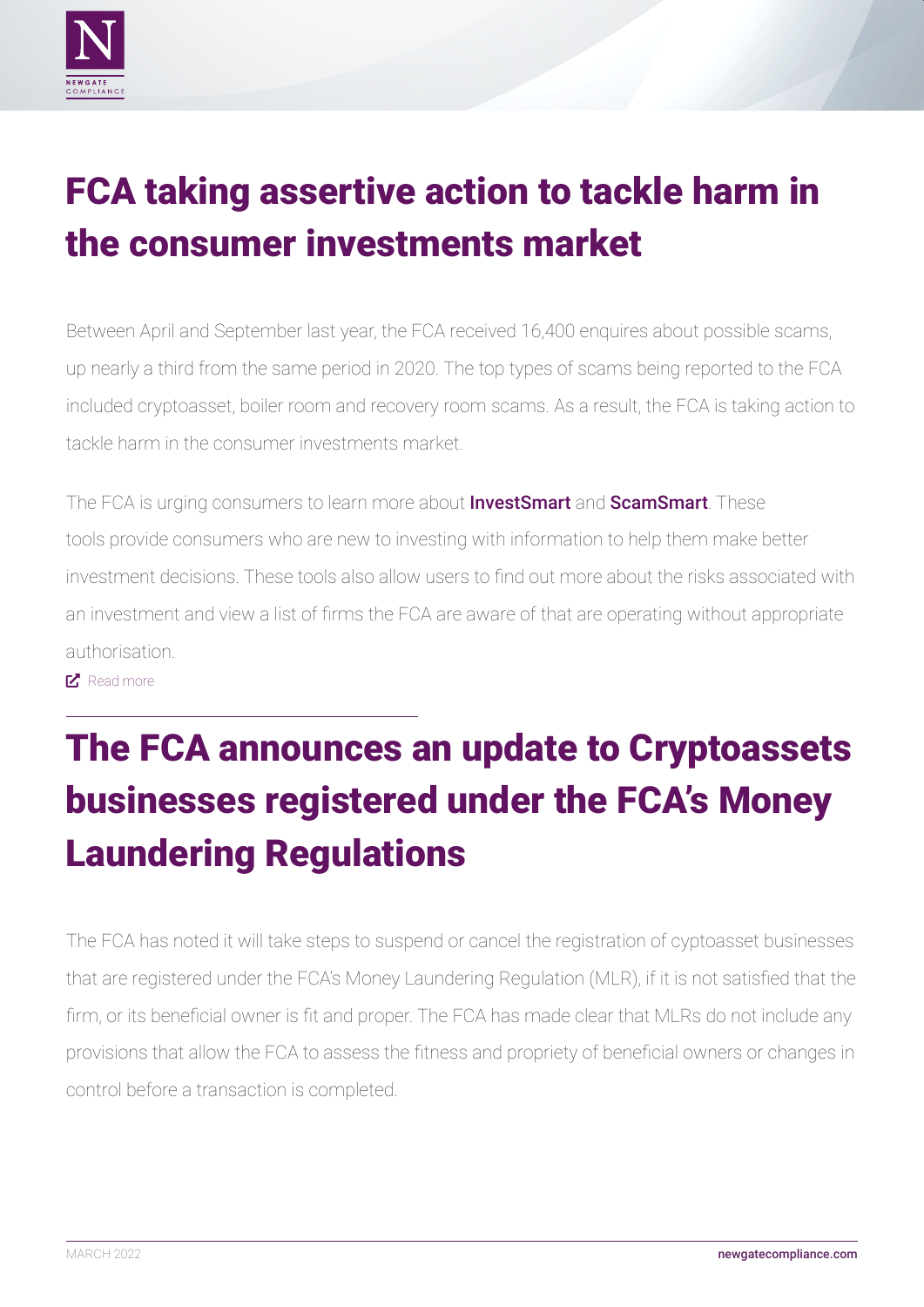<span id="page-3-0"></span>

Newgate's advice: Cryptoasset businesses should keep the above statement in mind when changing ownership or control of their business. Contact Newgate who can advise your Cryptoasset business and assist with your firm's registration.

#### **E** [Read more](https://www.fca.org.uk/news/statements/bitpanda-trustology-acquisition)

### FCA to strengthen financial promotions rules to protect consumers

The FCA is looking to address concerns that it has previously raised relating to the ease and speed with which people can make high-risk investments. It has proposed a significant strengthening of rules on how high-risk financial products are marketed. 

Under the proposals, the FCA would make firms that approve and communicate financial marketing have relevant expertise and understanding of the investments being offered, improve risk warnings on advertisements and ban incentives to invest. Consumers looking to make certain high-risk investments would also be asked more robust questions about their knowledge and investment experience.

The FCA's draft rules also include proposed restrictions on the marketing of cryptoassets, with plans to categorise qualifying cryptoassets as 'Restricted Mass Market Investments', meaning consumers would only be able to respond to cryptoasset financial promotions if they are classed as restricted, high net worth or sophisticated investors. Firms issuing such promotions would have to adhere to the FCA requirement to be clear, fair, and not misleading.

Sarah Pritchard, Executive Director of Markets at the FCA, said: 'Too many people are being led to invest in products they don't understand and which are too risky for them. People need clear, fair information and proper risk warnings if they are to invest with confidence, which is the central aim